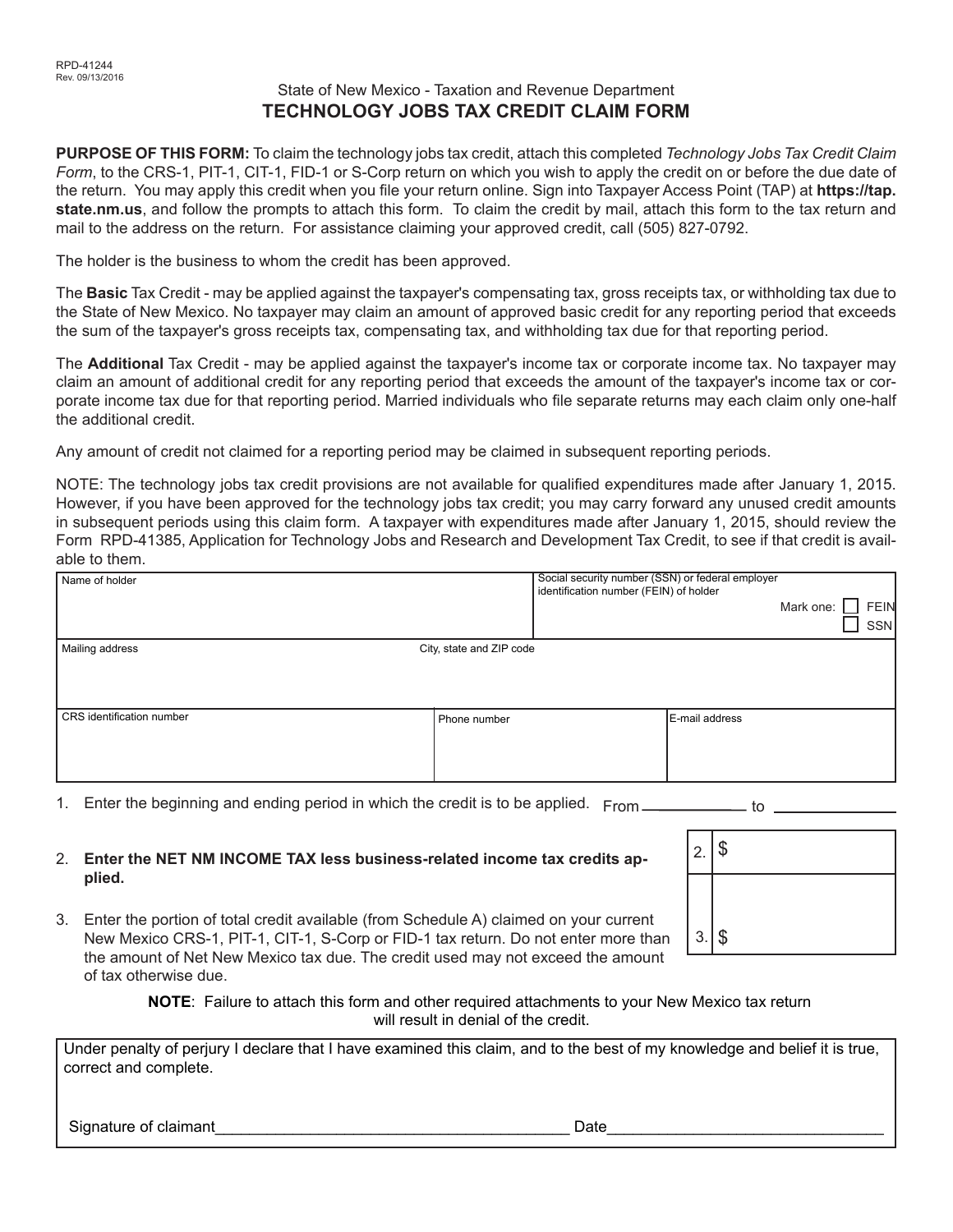## State of New Mexico - Taxation and Revenue Department **TECHNOLOGY JOBS TAX CREDIT CLAIM FORM Schedule A**

Once the technology jobs tax credit is approved, complete and attach Form RPD-41244, *Technology Jobs Tax Credit Claim Form,* including Schedule A, to your New Mexico tax return. If claiming the credit against income taxes, also attach the applicable tax credit Schedule PIT-CR, CIT-CR, S-Corp-CR or FID-CR.

| $\overline{a}$<br>Credit number | (b)<br>Date of approval | $\overline{(c)}$<br>Amount of credit<br>approved | (d) Credit previously<br>claimed | $\overline{(e)}$<br>Unused credit [(c) - (d)] | (f)<br>Amount applied to the<br>attached return |
|---------------------------------|-------------------------|--------------------------------------------------|----------------------------------|-----------------------------------------------|-------------------------------------------------|
|                                 |                         |                                                  |                                  |                                               |                                                 |
|                                 |                         |                                                  |                                  |                                               |                                                 |
|                                 |                         |                                                  |                                  |                                               |                                                 |
|                                 |                         |                                                  |                                  |                                               |                                                 |
|                                 |                         |                                                  |                                  |                                               |                                                 |
|                                 |                         |                                                  |                                  |                                               |                                                 |
|                                 |                         |                                                  |                                  |                                               |                                                 |
|                                 |                         |                                                  |                                  |                                               |                                                 |
|                                 |                         |                                                  |                                  |                                               |                                                 |
|                                 |                         |                                                  |                                  |                                               |                                                 |
|                                 |                         |                                                  |                                  |                                               |                                                 |
|                                 |                         |                                                  |                                  |                                               |                                                 |
|                                 |                         |                                                  |                                  |                                               |                                                 |
|                                 |                         |                                                  | <b>TOTAL credit available</b>    |                                               |                                                 |

Enter the sum of column (f) here and on line 3 of Form RPD-41244.